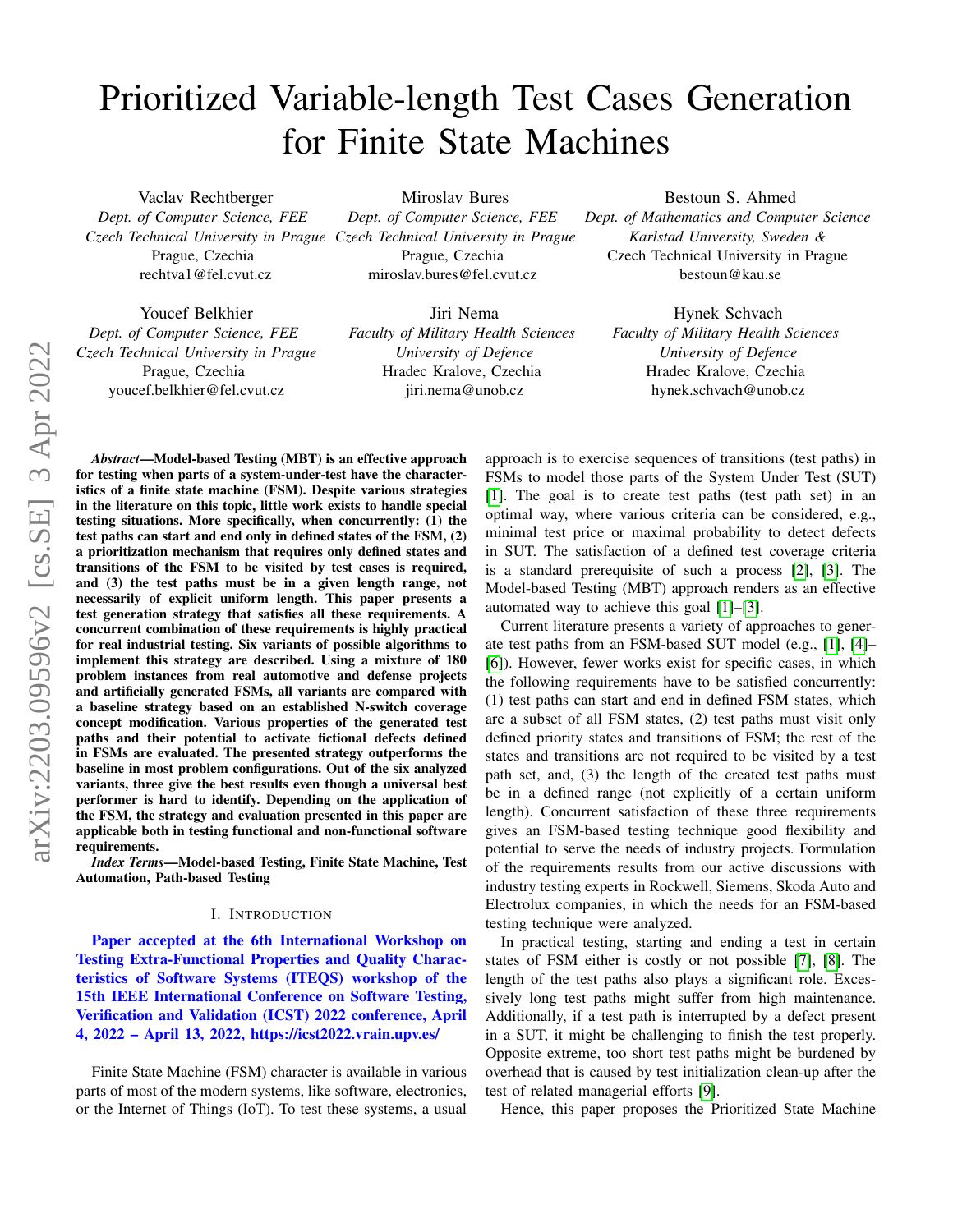Test (PSMT) strategy that generates sets of test paths that satisfy the aforementioned requirements. The strategy employs an FSM-based SUT model and two types of test coverage criteria to model this problem. As a part of the strategy, we present six algorithm variants that generate the test paths to satisfy the given test coverage criteria. As a baseline, we use an alternative N-Switch Reduction algorithm that is based on an established N-switch coverage concept [\[9\]](#page-9-7)–[\[11\]](#page-9-8). We compare the results of the presented algorithms using 180 SUT models that are partially derived from real automotive and defense systems, and the parts are generated artificially.

## II. SUT MODEL

The SUT model  $G = (V, E, L, \varepsilon, v_s, V_e, V_{ts}, V_{te})$  is a directed multigraph, where  $V$  is a set of vertices representing FSM states, E is a set of edges representing FSM transitions, and L is a set of edge labels, edge  $e \in E$  defined by  $\varepsilon$  :  $E \to \{(s, f, l) \mid s, f \in V \land l \in L\}$ , where s is a start vertex of edge  $e$ ,  $f$  is an end vertex of edge  $e$ , and  $l$  is a label of edge e.

Vertex  $v_s \in V$  is a start of the state machine,  $V_e \subset V$  is a set of end vertices of the state machine,  $V_{ts} \subset V$  is a set of possible starts of test paths,  $V_{te} \subset V$  is a set of possible end of test paths,  $v_s \in V_{ts}$  and  $V_e \subset V_{te}$  and  $V_{ts} \cap V_{te}$  can be nonempty. Each edge  $e \in E$  has defined its priority denoted as *priority(e)* as well as each vertex  $v \in V$  has defined its priority denoted as  $priority(v)$ . This priority is a real number and it holds that  $minPriority \leq priority(e) \leq maxPriority$ and  $minPriority \leq priority(v) \leq maxPriority$ , where  $minPriority$  and  $maxPriority$  denote minimal and maximal level of priority,  $minPriority < maxPriority$ .

Test path p is a path in G that starts in a  $v_{ts} \in V_{ts}$  and ends in a  $v_{te} \in V_{te}$ . A test path is a sequence of edges and P is a set of all test paths.

#### III. TEST COVERAGE CRITERIA

<span id="page-1-0"></span>We define two test coverage criteria that must be satisfied in P. They differ by the number of test path transitions, giving additional flexibility to generate a test path set suitable for a particular case.

 $P$  satisfies **PSMT Basic Coverage**, when all the following conditions are satisfied:

- 1) Each of test paths  $p \in P$  must start in a vertex from  ${v_s}$  ∪  $V_{ts}$  and end in a vertex from  $V_e \cup V_{te}$ ,
- 2) for each  $p \in P$ ,  $minLength \le length(p) \le$  $maxLength$ , where  $length(p)$  is length of a test path  $p$  in number of its edges,
- 3) each vertex  $v \in V$  and edge  $e \in E$  with  $priority(v) \ge priority\_threshold$  and  $priority(e) \ge$ priority\_threshold that can be part of some  $p \in P$ which starts at some vertex from  $\{v_s\} \cup V_{ts}$ , ends in some vertex from  $V_e \cup V_{te}$  and  $minLength \le length(p) \le$  $maxLength$ , where  $length(p)$  is length of p in number of its edges, must be present in  $p$ , and,
- 4) any path  $p \in P$  is not a sub-path of other paths in P.

On top of these rules, no additional requirements on how  $V_{ts}$  and  $V_{te}$  have to be chained or combined in the test paths are given by *PSMT Basic Coverage*. Further, it is not required that every vertex from  $V_e \cup V_{te}$  must be present as an end vertex of some  $p \in P$ . To satisfy *PSMT Basic Coverage*, it is not necessary to visit neither whole  $E \in G$  nor even  $V \in G$ .

The *PSMT Basic Coverage* is suitable for lower intensity tests when the situation does not require to conduct intensive testing or there is a lack of testing resources.

P satisfies **PSMT Extended Coverage**, when all the following conditions are satisfied:

- 1) P satisfies *PSMT Basic Coverage*, and,
- 2) each edge incoming and outgoing to each vertex  $v \in$ V with  $priority(v) \ge priority\_threshold$  must be present in at least one path  $p \in P$ , and,
- 3) each pair of adjacent edges  $(e_1, e_2), e_1 \in E, e_2 \in$ E, in which  $priority(e_1) \ge priority\_threshold$  or  $priority(e_2) \ge priority\_threshold$ , must be part of some  $p \in P$ .

When P satisfies *PSMT Extended Coverage*, it satisfies also *PSMT Basic Coverage* criterion. The *PSMT Extended Coverage* is designed for more intensive tests and more transitions of FSM are executed during the tests. However, to satisfy *PSMT Extended Coverage*, it is not required to visit all transitions from  $E \in G$  nor all states  $V \in G$ .

A consequence of *PSMT Basic Coverage* and *PSMT Extended Coverage* is that for a certain G combined with certain ranges of minLenght and maxLenght, P that satisfies the test coverage criterion might not exist. This situation can be solved by changing  $minLength$  and  $maxLength$ , adding more  $V_{ts}$  and  $V_{te}$  to  $G$ , or by a combination of both.

#### IV. ALGORITHMS

PSMT strategy is defined by Algorithm [1.](#page-2-0) It accepts SUT model  $G$ ,  $minPriority$ ,  $maxPriority$ , expected test path length range minLength and maxLength, test coverage criterion denotes as testCoverage that can be *PSMT Basic Coverage* and *PSMT Extended Coverage*, and test path set reduction type denoted as  $reductionType$  that determines the strategy variant. Requirement  $r \in R$  is a path in G or a vertex  $v \in V$  (a zero length path) that must be present in a  $p \in P$ . Moreover, each  $p \in P$  contains at least one  $r \in R$ . Moreover, R must satisfy criteria as defined in Section [III](#page-1-0) for selected testCoverage.

Algorithm [2](#page-2-1) is a subroutine of the PSMT strategy and creates an initial set of test paths  $P$  that are further reduced by the following algorithms. As the test path set reduction type (specified by  $reductionType$ ), we analyzed six options, starting with *No reduction* variant, followed by five reduction variants as defined by separate algorithms [3,](#page-3-0) [4,](#page-3-1) [5,](#page-3-2) [6](#page-3-3) and [8.](#page-4-0)

These algorithms approach the problem of test path set reduction as a well-known Set Cover Problem (SCP), where a set of requirements  $R$  is an universe and  $P$  is as a set of subsets of this universe, where each path  $p \in P$  represents a subset of requirements  $R_c \subseteq R$  it covers.

No reduction is a trivial variant that does not reduce P.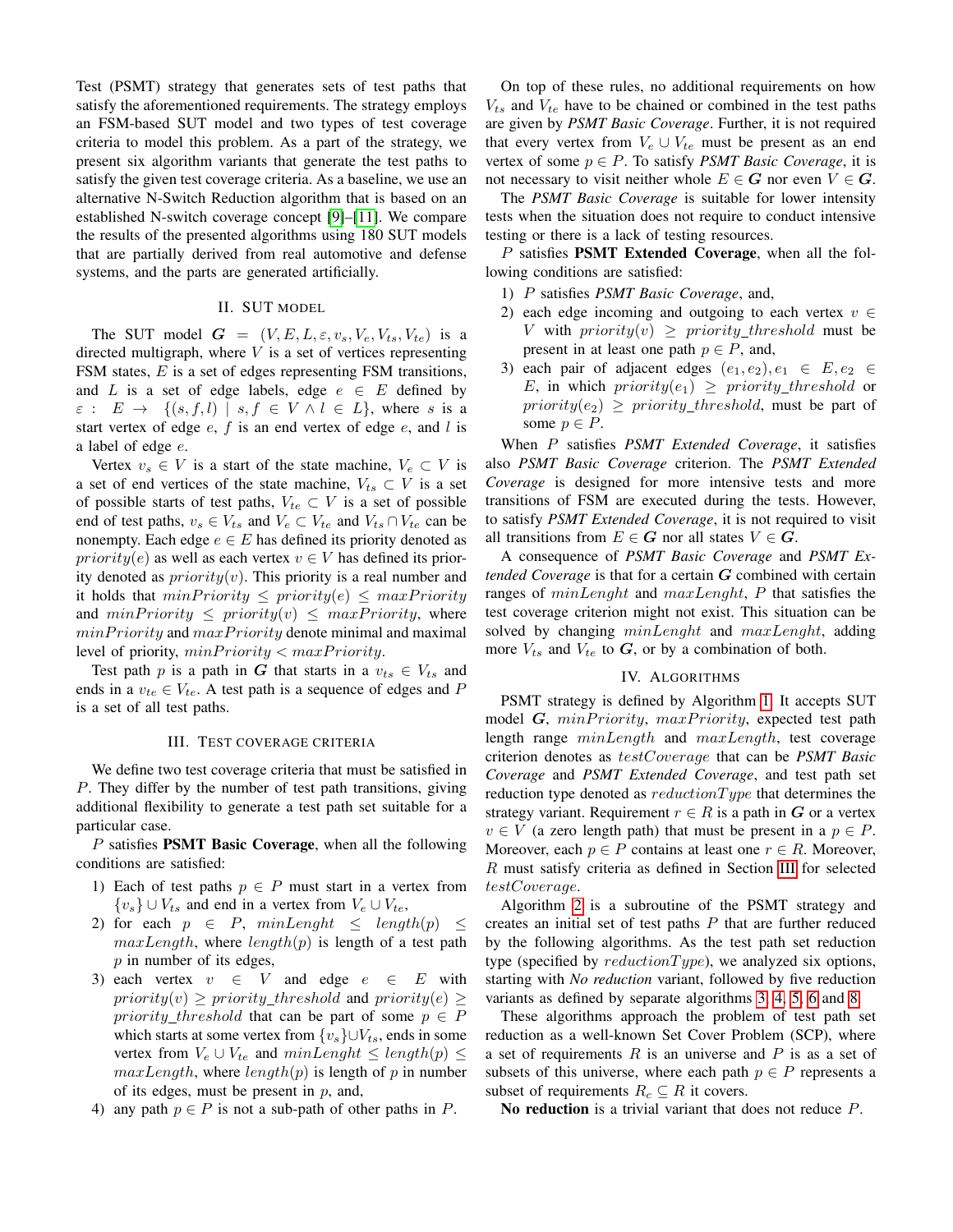## <span id="page-2-0"></span>Algorithm 1 Generate  $P$  for  $G$  by PSMT strategy

## Function: GenerateTestPathsPSMT

Input: G, minLength, maxLength, testCoverage,  $minPriority, maxPriority, reductionType$ 

**Output:** Set of test paths  $P$ 

- 1:  $P \leftarrow \emptyset$   $\triangleright$  an empty set of test paths
- 2:  $R \leftarrow$  generate requirements for  $testCoverage$  for vertices  $v \in V$  with  $minPriority \leq priority(v) \leq$  $maxPriority$  and edges  $e \in E$  with  $minPriority \leq$  $priority(e) \leq maxPriority$  by specification in Section [III.](#page-1-0)
- 3: for  $r \in R$  do
- 4:  $p \leftarrow$  FindShortestPathInRange(r) ⊳ Requirement r is a path in G or vertex  $v \in V$
- 5:  $P \leftarrow P \cup \{p\}$
- 6:  $P \leftarrow P_{reduced}$  returned by Test Path Reduction algorithm accepting  $P$  and  $R$  that is specified by reduction Type (no reduction or Algorithms [3,](#page-3-0) [4,](#page-3-1) [5,](#page-3-2) [6,](#page-3-3) [8\)](#page-4-0).
- 7: return P
- end function

The simplest approach is Random specified by Algorithm [3.](#page-3-0) It iterates over all  $p \in P$  until all  $r \in R$  are covered. If the iterated  $p$  covers some uncovered requirements, they are marked as covered and the path is added to the final set  $P_{reduced}$ , otherwise iterating continues. Finally, the reduced set  $P$  is returned.

The variant Sorted is defined in Algorithm [4.](#page-3-1) The test path set  $P$  is first sorted in a descendant order by a number of covered requirements. The algorithm continues as in the random variant (see Algorithm [3\)](#page-3-0), but paths are taken in sorted order.

Chvatal P reduction variant that bases on Chvatal's algortihm for SCP [\[12\]](#page-9-9), [\[13\]](#page-9-10) is defined by Algorithm [5.](#page-3-2) For performance reasons, the algorithm first filters  $r \in R$  that are sub-path of other requirements  $r \in R$  and removes paths  $p \in P$  that do not cover any r. Chvatal's SCP algorithm uses  $R$  as a universe and  $P$  as a set of subsets where each path  $p \in P$  represents a set of requirements  $R_c \subseteq R$  that covers. During this SCP process, the reduced  $P$  is generated.

The next  $P$  reduction variant, **Genetic Algorithm** [\[14\]](#page-9-11) is employed to solve the SCP problem (Algorithm [6\)](#page-3-3). In the selection process, one population individual represents a  $P_i \subseteq P$ . Besides P and R on input, the algorithm employs a set of input configurations (further GA configuration), whose particular values were determined during the experiments as giving the best results. These are: *initialProbability-ToSetGene=0.2*, *probabilityToMutateOneGene=0.4*, *probabilityToMutateZeroGene=0.6*, *maxGenerations=100*, *population-Size=30*, *maxGenerationsWithoutImprovement=40*.

In this variant, we designed our fitness function, which is  $fitness(individual)$  =  $maxCost$  $(uncovered (individual) \cdot (|P| + 1) + |P_{individual}|),$ where *individual* represents a  $P_{individual} \subseteq P$ ,

```
Algorithm 2 Find the shortest path in range
    Function: FindShortestPathInRange
    Input: requirement, minLength, maxLength
    Output: Path p \rightarrow if no path is found then an empty
path is returned
 1: E_{map} and S_{map} are empty maps of paths. Key in the map
    is a path length.
 2: E_{queue} and S_{queue} are empty queues of paths
 3: p_{start}, p_{end} \leftarrow first and last vertex of requirement
 4: push p_{end} to E_{queue};
 5: push p_{start} to S_{queue}6: while (E_{queue} is not empty) \vee (S_{queue} is not empty) do
 7: if S_{queue} is not empty then
 8: p_{start} \leftarrow \text{pull from } S_{queue}9: if |p_{start}| \leq maxLength then
10: v_{first} \leftarrow \text{first vertex of } p_{start}11: if v_{first} \in V_{ts} then
12: if E_{map} contains a path that can be joined
    with p_{start} so that for the result path x, minLength \leqlength(x) \leq minLength then
13: return p_{start} concatenated by the path
   from E_{map}14: if |p_{start}|+ length of shortest path from
    E_{map} \leq maxLength then
15: if S_{map}[[p_{start}]] does not exist then
16: S_{map}[[p_{start}]] \leftarrow p_{start}17: if |p_{start}|+1 + length of the shortest path from
    E_{map} \leq maxLength then
18: for e \in edges incoming to v_{first} do
19: put (e concatenate p_{start}) to S_{queue}20: if E_{queue} is not empty then
21: p_{end} \leftarrow \textbf{pull from } E_{queue}22: if |p_{end}| \leq maxLength then
23: v_{last} \leftarrow last vertex of p_{end}24: if v_{last} \in V_{te} then
```
- 
- 25: **if**  $S_{man}$  contains a path that can be joined with  $p_{end}$  so that for the result path x,  $minLength \leq$  $length(x) \leq minLength$  then
- 26: **return** the path from  $S_{map}$  concatenated by  $p_{end}$

27: **if** 
$$
|p_{end}|
$$
+ length of shortest path from  $S_{map} \leq maxLength$  then

28: **if** 
$$
E_{map}[[p_{end}]]
$$
 does not exist **then**  
29:  $E_{map}[[p_{end}]] \leftarrow p_{end}$ 

30: **if**  $|p_{end}|+1$  + length of the shortest path from  $S_{map} \leq maxLength$  then

31: **for** 
$$
e \in
$$
 edges outgoing from  $v_{last}$  **do**

- 32: **put**  $(p_{start}$  **concatenate** e) to  $E_{queue}$
- 33: return empty path
	- end function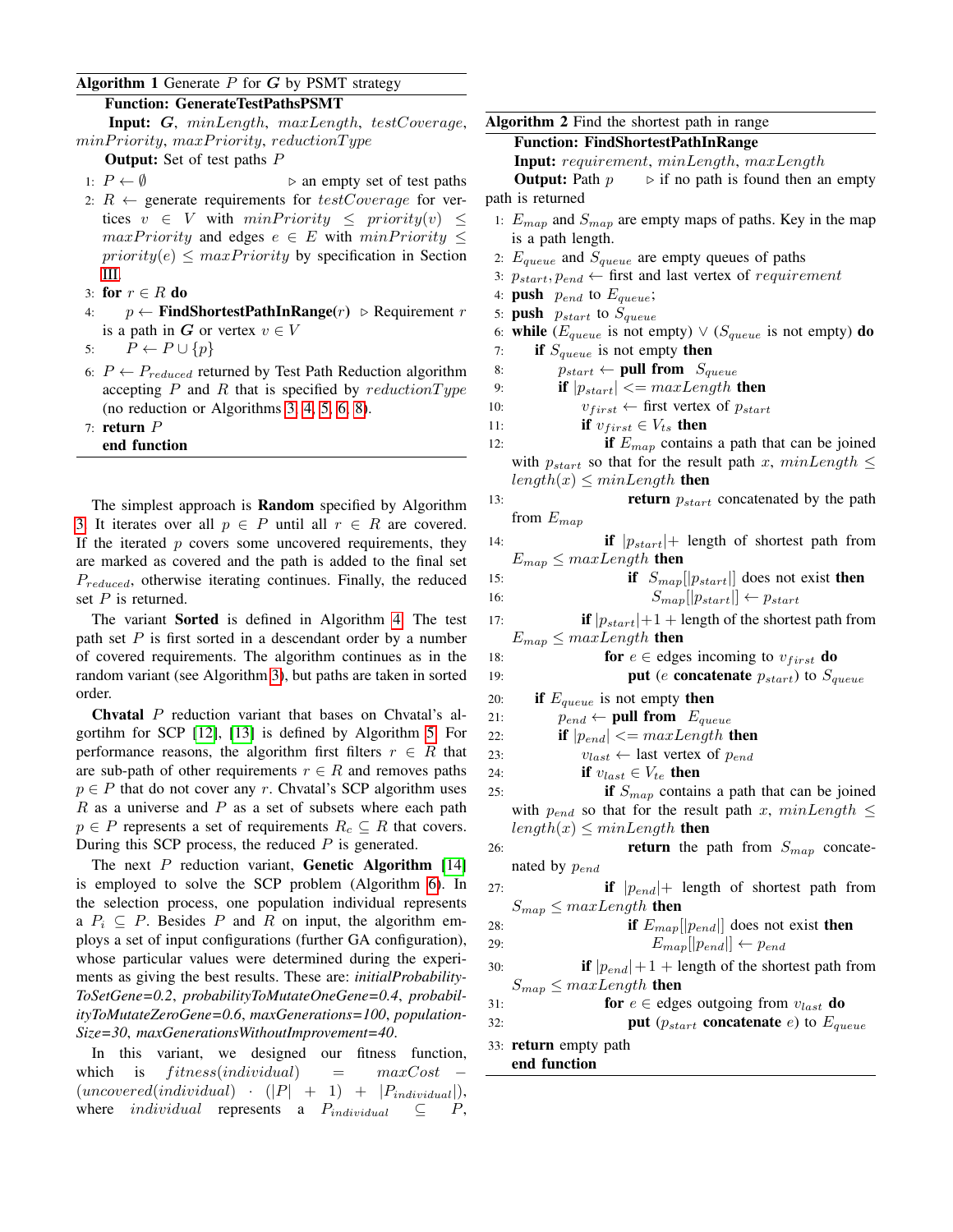## <span id="page-3-0"></span>Algorithm  $3$  Random  $P$  reduction

Function: Random **Input:**  $P, R$ **Output:** Reduced set of test paths  $P_{reduced}$ 1:  $R_{uncovered} \leftarrow R$ 2:  $P_{iterator} \leftarrow P$ 3:  $P_{reduced} \leftarrow$  an empty set of paths 4: while  $R_{uncovered} \neq \emptyset \land P_{iterator} \neq \emptyset$  do 5:  $p_{next} \leftarrow$  a random path from  $P_{iterator}$ 6:  $P_{iterator} \leftarrow P_{iterator} \setminus \{p_{next}\}$ 7:  $R_{covered} \leftarrow$  previously uncovered requirements now covered by  $p_{next}$ 8: if  $R_{covered} \neq \emptyset$  then 9:  $R_{uncovered} \leftarrow R_{uncovered} \setminus R_{covered}$ 10:  $P_{reduced} \leftarrow P_{reduced} \cup \{p_{next}\}\$ 11: return  $P_{reduced}$ 

end function

## <span id="page-3-1"></span>Algorithm 4 Sorted  $P$  Reduction

Function: Sorted

Input:  $P, R$ 

Output: Reduced set of test paths  $P_{reduced}$ 

- 1:  $R_{uncovered} \leftarrow R$
- 2:  $P_{sorted} \leftarrow P$  sorted in descending way by number of covered requirements
- 3:  $P_{reduced} \leftarrow$  an empty set of paths
- 4:  $P_{sorted}$
- 5: while  $R_{uncovered} \neq \emptyset \land P_{sorted} \neq \emptyset$  do
- 6:  $p_{next} \leftarrow$  first path from  $P_{sorted}$
- 7:  $P_{sorted} \leftarrow P_{sorted} \setminus \{p_{next}\}$
- 8:  $R_{covered} \leftarrow$  requirements covered by  $p_{next}$
- 9: if  $R_{covered} \neq \emptyset$  then
- 10:  $R_{uncovered} \leftarrow R_{uncovered} \setminus R_{covered}$
- 11:  $P_{reduced} \leftarrow P_{reduced} \cup \{p_{next}\}\$
- 12: **return**  $P_{reduced}$
- end function

## <span id="page-3-2"></span>Algorithm 5 Chvatal-SCP-based  $P$  reduction

Function: Chvatal

Input:  $P, R$ 

**Output:** Reduced set of test paths  $P_{reduced}$ 

- 1:  $R_{filtered} \leftarrow R \backslash R_{remove}$ , where  $R_{remove} = \{r_1 \mid r_1 \in R$ ,  $r_1$  is not a sub-path of other  $r_2 \in R$  and  $r_1 \neq r_2$  }
- 2:  $P_{filtered} \leftarrow P$  from which all test paths that do not contain any  $r \in R_{filtered}$  are removed
- 3:  $P_{reduced} \leftarrow$  reduce  $P_{filtered}$  using Chvatal's SCP algorithm as defined in  $[12]$  in such a way that R is as an universe and P is a set of subsets, where each  $p \in P$ represents a  $R_c \subseteq R$  that covers.
- 4: return  $P_{reduced}$
- end function

 $maxCost = |R| \cdot (|P|+1) + |P|$ , and uncovered(individual) is a count of  $r \in R$  which are not a sub-path of any  $p \in P_{individual}$ . Crossover operation employed in the Genetic Algorithm P reduction is further specified in Algorithm [7.](#page-4-1)

<span id="page-3-3"></span>

|    | Algorithm 6 Genetic Algorithm based $P$ reduction                               |  |  |  |  |  |  |  |  |
|----|---------------------------------------------------------------------------------|--|--|--|--|--|--|--|--|
|    | <b>Function: Genetic Algorithm</b>                                              |  |  |  |  |  |  |  |  |
|    | <b>Input:</b> $P$ , $R$ , population Size,                                      |  |  |  |  |  |  |  |  |
|    | initial Probability To SetGene,                                                 |  |  |  |  |  |  |  |  |
|    | probabilityToMutateZeroGene,                                                    |  |  |  |  |  |  |  |  |
|    | $probability To MutateOneGene, maxGenerations,$                                 |  |  |  |  |  |  |  |  |
|    | maxGenerations Without Improvement                                              |  |  |  |  |  |  |  |  |
|    | <b>Output:</b> Reduced set of test paths $P_{reduced}$                          |  |  |  |  |  |  |  |  |
|    | 1: $R_{filtered} \leftarrow R$ from which filter requirements that are not      |  |  |  |  |  |  |  |  |
|    | a sub-path of any $p \in P$ are removed                                         |  |  |  |  |  |  |  |  |
|    | 2: initialize <i>population</i> $\triangleright$ Each individual is represented |  |  |  |  |  |  |  |  |
|    | by an array of bits where each bit is set with probability                      |  |  |  |  |  |  |  |  |
|    | initial Probability To SetGene                                                  |  |  |  |  |  |  |  |  |
|    | $3. d$ o                                                                        |  |  |  |  |  |  |  |  |
| 4: | offsprings<br>$C$ rossover(population,<br>$\leftarrow$                          |  |  |  |  |  |  |  |  |
|    | $populationSize,  P , probabilityToMutateZeroGene,$                             |  |  |  |  |  |  |  |  |
|    | probabilityToMutateOneGene)                                                     |  |  |  |  |  |  |  |  |
| 5: | $population \leftarrow population \cup offsprings$                              |  |  |  |  |  |  |  |  |
| 6: | $survivals_1 \leftarrow (populationSize/10)$ individuals from                   |  |  |  |  |  |  |  |  |
|    | population having the highest value of the fitness function                     |  |  |  |  |  |  |  |  |
| 7: | population $\leftarrow$ population $\setminus$ survivals <sub>1</sub>           |  |  |  |  |  |  |  |  |
| 8: | $sutvivals_2 \leftarrow (populationSize -  survivals_1 )$ sur-                  |  |  |  |  |  |  |  |  |
|    | vivals using a roulette wheel [15] with same GA config-                         |  |  |  |  |  |  |  |  |
|    | uration from <i>population</i>                                                  |  |  |  |  |  |  |  |  |
| 9: | $population \leftarrow survivals_1 \cup survivals_2$                            |  |  |  |  |  |  |  |  |
|    | 10: while terminate criteria are not met<br>▷                                   |  |  |  |  |  |  |  |  |

- terminate criteria are met when maximal number of generation maxGenerations is achieved, best possible individual is found or there is no improvement for maxGenerationsW ithoutImprovement generations
- 11:  $P_{reduced} \leftarrow$  test paths represented by selected best individuals
- 12: return  $P_{reduced}$ end function

The last variant to compare is  $P$  reduction done via **Simu**lated Annealing as specified by Algorithm [8.](#page-4-0) In the algorithm, we have used a geometric annealing schedule. Hence, besides P and R, the algorithm accepts the  $\alpha$  coefficient for this schedule and, based on the experiment results,  $\alpha = 0.8$  was used.

The N-Switch Reduction strategy bases on established *N-Switch Coverage* concept used in FSM testing [\[9\]](#page-9-7)–[\[11\]](#page-9-8) and is defined by Algorithm [9.](#page-5-0) The algorithm accepts the same inputs as the PSMT strategy (see Algorithm [1\)](#page-2-0) and produces  $P$  as an output. The algorithm first generates all paths in  $G$ of length n, where  $minLength \le n \le maxLength$ , which are put to the initial  $P$ . Then, the algorithm reduces  $P$  to keep only paths that starts in  $\{v_s\} \cup V_{ts}$  and ends in some vertex from  $V_e \cup V_{te}$ . Then, paths of p are further analyzed if more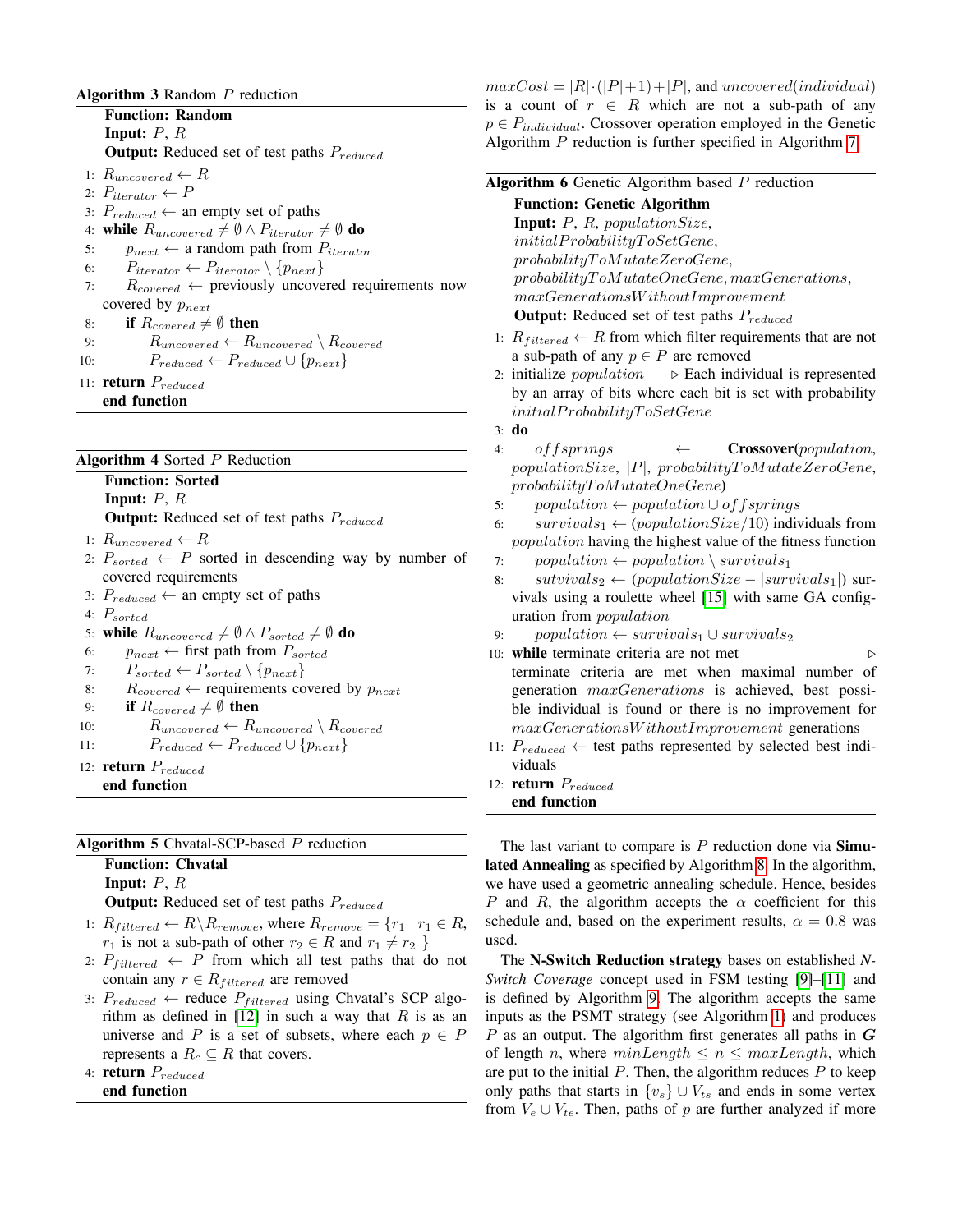<span id="page-4-1"></span>Algorithm 7 Crossover operation of Genetic Algorithm based P reduction

Function: Crossover Input: population, populationSize, chromosomeLegth,  $probabilityToMutateZeroGene,$ probabilityT oMutateOneGene **Output:** of fsprings

- 1: of  $fsprings \leftarrow init$  empty set of individuals
- 2: for  $n = 1$  to populationSize/3 do
- 3: Choose  $parent_1$  and  $parent_2$  using the roulette wheel using the GA configuration
- 4:  $point_1, point_2 \leftarrow$  generate two random points such that  $0 < point_1 < point_2 < chromosomeLength$
- 5: Create *offspring*<sub>1</sub> and *offspring*<sub>2</sub> by combination of parents' chromosomes, such that  $offspring_1$  has zero to  $point_1^{th}$  gene of  $parent_1$ ,  $point_1^{th}$  to  $point_2^{th}$  gene of  $parent_2$  and  $point_2^{th}$  to the last gene of  $parent_1$ . For  $offspring_2$  do the same process, only switch  $parent_1$ and  $parent_2$ .
- 6: Mutate one random gene of  $offspring_1$  and  $offspring_2$  with probability probabilityToMutateOneGene or  $probabilityToMutateZeroGene$  if the gene is set or not respectively
- 7: offsprings ← offsprings ∪  $\{offspring_1, offspring_2\}$
- 8: return offsprings end function

paths start in a particular vertex from  $\{v_s\} \cup V_{ts}$  and if so, only one of these paths is kept in P.

#### V. EXPERIMENTS

All presented algorithms are implemented in the developer version of the  $Oxygen<sup>1</sup>$  $Oxygen<sup>1</sup>$  $Oxygen<sup>1</sup>$  platform [\[16\]](#page-9-13), [\[17\]](#page-9-14). The platform allows for the creation of the SUT model in its graphical editor. It also allows to import and export of the SUT models in open XML-based formats. The selected algorithms can generate test path sets for a set of SUT models. Test paths can then visualized in the model and exported. An example of Oxygen user interface with visualized test path in a SUT model is given in Figure [1.](#page-5-1) SUT model states from  $V_{ts}$ ,  $|V_{te}|$  and  $|V_{ts} \cap V_{te}|$  are highlighted by green, red and orange color, respectively. The developer version of the platform allows for batch execution of the present algorithms on multiple SUT models and export of summary results for further analysis and evaluation.

#### *A. Experiment set-up and method*

<span id="page-4-2"></span>For the experiments, we used 180 problem instances G. These instances are composed of: (1) state machine models of real industrial project, (2) modifications of the industrial real models, and (3) problem instances generated artificially. Regarding the industrial FSMs, six models describing various

# <span id="page-4-0"></span>Function: Simulated Annealing

**Input:** P, R, coefficient  $\alpha$  for geometric annealing schedule

Output:  $P_{reduced}$ 

- 1:  $point_{actual} \leftarrow$  a random point in the solution space  $\rightarrow$ Solution is represented by an array of bits of size  $|P|$ . A point defines  $p \in P$ , that are used in the solution, if  $n^{th}$ bit is set then  $n^{th}$  path of P is used.  $paths(point)$  denotes a  $P_{point} \subseteq P$  that is represented by *point*. Further, covered(paths) denotes a  $R_{covered} \subseteq R$  such that each  $r \in R_{covered}$  is a sub-path of a  $p \in P$
- 2:  $point_{best} \leftarrow point_{actual}$
- 3:  $t \leftarrow |P|^{2.2} \cdot 1.5$
- 4: do
- $5:$  $t' \leftarrow t$
- 6: do
- 7:  $point_{neiahbour} \leftarrow point$  with a random bit switched
- 8: delta ← energy(point<sub>neighbour</sub>) energy(point)  $\triangleright$  energy(point) = |R \covered(paths(point))| $\cdot$  (|P| +  $1) + |paths(point)|$
- 9: **if**  $delta < 0$  **then**
- 10:  $point_{actual} \leftarrow point_{neighbor}$
- 11: **if**  $energy(point_{neighbor})$  <
- $energy(point_{best})$  then  $\rightarrow$  Check whether the new solution is the new best one
- 12:  $point_{actual} \leftarrow point_{neighbor}$
- 13: **else if**  $Random(0, 1) < Exp(-delta/t)$  then  $\triangleright$   $Exp(x)$  returns the natural exponential of x and  $Random(a, b)$  returns random number  $n \in [a, b]$  of uniform distribution
- 14:  $point_{actual} \leftarrow point_{neighbor}$
- 15: while the loop is iterated  $\lceil t \rceil$ -times where t is actual temperature  $\triangleright$  Equilibrium is reached 16:  $t \leftarrow \alpha \cdot t$  > Geometric cooling schedule is used 17: while  $t < 0.000001$   $\triangleright$  Is frozen
- 18:  $P_{reduced} \leftarrow paths(point_{best})$
- 19: **return**  $P_{reduced}$
- end function

parts of tested Skoda cars were used. The Skoda Auto testing team created these models in a special Skoda version of the Oxygen tool supporting  $G$ . These models were further modified by adding cycles to an FSM, adding possible test starts and test ends, adding or removing a state, and adding and removing a transition. In this paper, by a cycle, we mean a configuration of edges that allow non-empty trails in which only the first and last vertices are equal. The result was 24 problem instances. Another 12 problem instances were created by the same method for FSMs for data transmission protocols and mission management in the *Digital Triage Assistant* project<sup>[2](#page-4-3)</sup>,

<span id="page-4-3"></span><sup>2</sup>https://www.natomultimedia.tv/app/asset/656263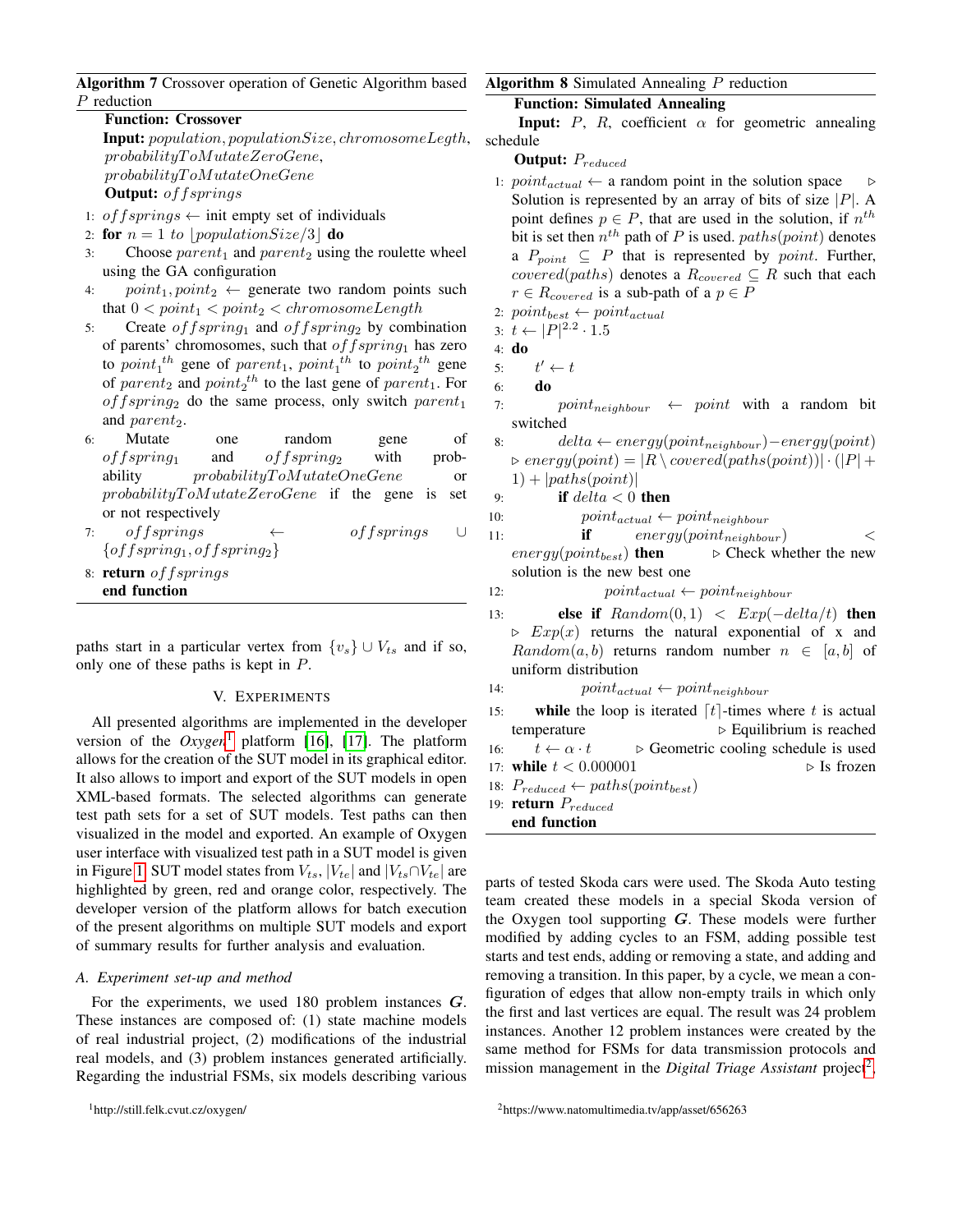

<span id="page-5-1"></span>Fig. 1. Example of Oxygen editor with visualization of a test path in a SUT model.

<span id="page-5-0"></span>Algorithm 9 Generate test paths for SUT model by N-Switch Reduction strategy

# Function: N-Switch Reduction

Input:  $G$ ,  $minLength$ ,  $maxLength$ ,  $minPriority$ , maxPriority, testCoverage

**Output:** Set of test paths P

1:  $P_{full} \leftarrow \emptyset$ ;  $P \leftarrow \emptyset$  > empty set of paths

- 2: for  $e \in E$  do
- 3:  $P_e \leftarrow$  all paths in G such that for each  $p \in P_e$  $minLength \le length(p) \le minLength$  and e is the first edge in p
- 4:  $P_{full} \leftarrow P_{full} \cup P_e$
- 5:  $R \leftarrow$  generate requirements for  $testCoverage$  for vertices  $v \in V$  with  $minPriority \leq priority(v) \leq$  $maxPriority$  and edges  $e \in E$  with  $minPriority \leq$  $priority(e) \leq maxPriority$  by specification in Section [III.](#page-1-0)
- 6: for each  $p \in P_{full}$  do
- 7:  $R_p \leftarrow$  requirements from R which are sub-path of p 8: if  $R_p \neq \emptyset$  then 9:  $R \leftarrow R \setminus R_n$ ;  $P \leftarrow P \cup \{p\}$

10: If 
$$
R = \emptyset
$$
 then

- 11: break the loop
- 12: return P
- 

end function

a joint project of CTU in Prague, Johns Hopkins University, University of Defence, NATO ACT IH and other partners. Non-disclosure agreements and confidentiality restrictions of both projects allow making publicly available only abstracted topology of FSMs without the names of states and transitions.

To create enough variety of possible FSMs, we generated an additional set of 144 problem instances by a specialized tool, developed as a master thesis by Richard Sadlon<sup>[3](#page-5-2)</sup>, CTU in Prague. The tool generates  $G$  problem instances by expected properties of the graph entered as an input. In this process, |V|, |E|, number of G cycles,  $|V_{ts}|$ ,  $|V_{te}|$ ,  $|V_{ts} \cap V_{te}|$ , and  $|V_e|$ can be specified.

Table [I](#page-6-0) presents the selected properties of all problem instances used in the experiments. In Table [I,](#page-6-0) cycles denotes number of  $G$  cycles, avg cycle length denotes average length of these cycles, parallel edge groups denotes number of groups of parallel edges present in  $G$  (in these groups, edges start and end in the same vertex), parallel edges denotes total number of parallel edges in  $G$ ,  $avg D+$  denotes average node incoming degree,  $avgD$  – denotes average node outgoing degree, and avg D denotes average node degree. Further,  $|V_{ts} \cap V_{te}|$  denotes the state in which a test path can both start and end.

Regarding the priorities defined in the SUT model, priority(v) as well as priority(e) were set to range 0 to 3 for all  $v \in V$ , resp.  $e \in E$ , for all problem instances. Then,  $minPriority$  was set to 2 and  $maxPriority$  was set to 3 in a unified way for the experiment. In Table [I,](#page-6-0) priorityvertices denotes number of  $v \in V$  for which  $minPriority \leq$  $priority(e) \leq maxPriority$  and [I,](#page-6-0) priority edges denotes number of  $e \in V$  for which  $minPriority \leq priority(v) \leq$ maxPriority.

To evaluate the effectiveness of the generated  $P$  to detect defects, the problem instances were extended by fictional defects of two types. *Type 1* Defect is present at an edge  $e \in E$ representing FSM transition and is considered to be activated

<span id="page-5-2"></span><sup>3</sup>https://dspace.cvut.cz/handle/10467/97079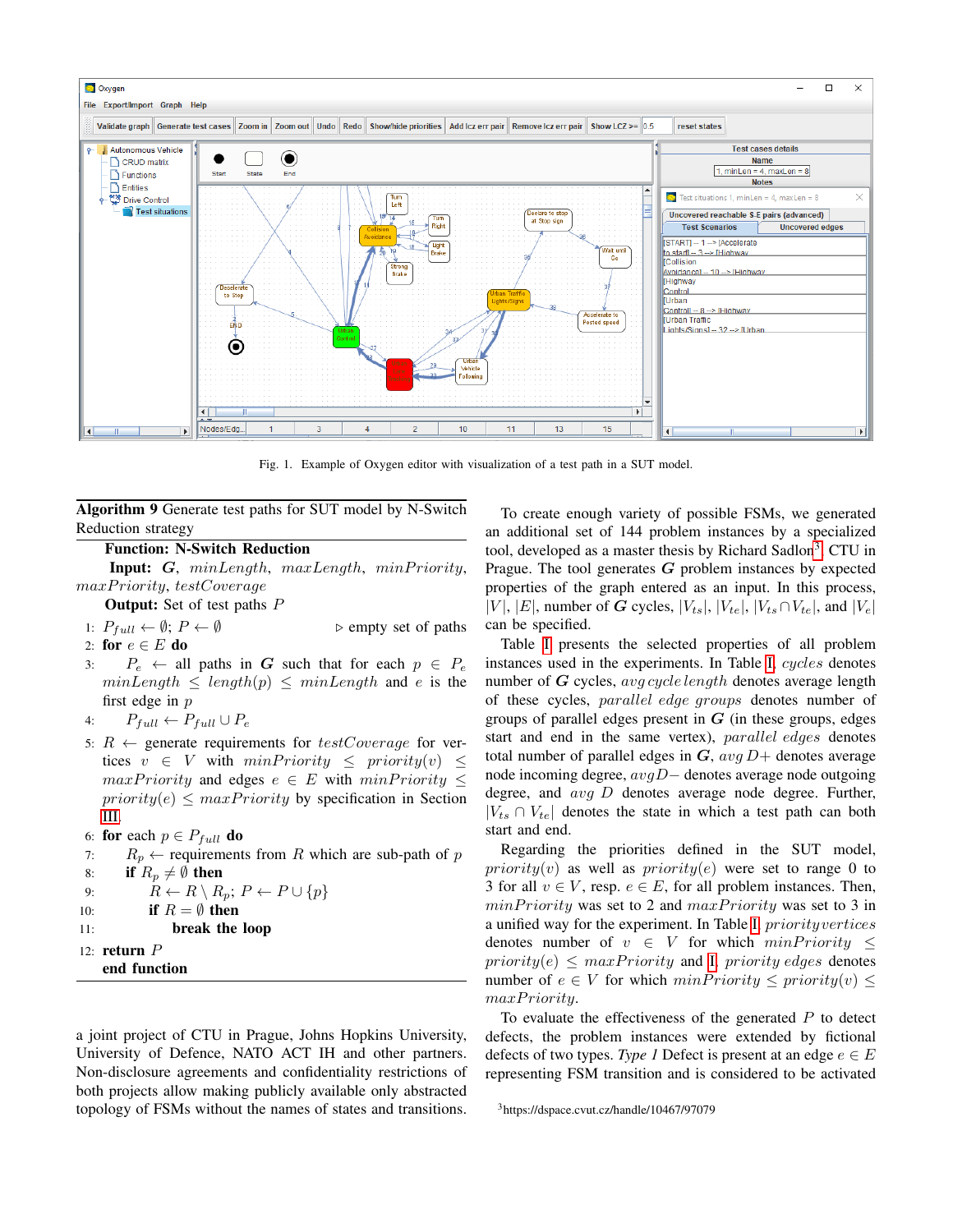when a  $p \in P$  visits e. In Table [I,](#page-6-0) number of these defects in problem instances is denoted as *type* 1 *defects*.

*Type 2* defect is present at two edges  $e_1 \in E$  and  $e_2 \in E$ , where there is a path in  $G$  from  $e_1$  to  $e_2$ . To consider *Type 2* defect to be activated, a  $p \in P$  visits  $e_1$  and then visits e2. *Type 2* Defects simulate data consistency defects, when a transition  $e_1$  induces an internal inconsistency to a SUT and other transition  $(e_2)$  causes a defective behavior of the SUT.

In Table [I,](#page-6-0) the number of *Type 2* defects in problem instances is denoted as type 2 defects and average distance between  $e_1$  and  $e_2$  in number of edges is denoted as  $e_1$  to  $e_2$  avg distance.

<span id="page-6-0"></span>TABLE I PROPERTIES OF PROBLEM INSTANCES USED IN THE EXPERIMENTS.

| $G$ property                | Mean  | <b>Median</b>  | <b>MIN</b>     | <b>MAX</b> |
|-----------------------------|-------|----------------|----------------|------------|
|                             | 20.33 | 15             | 10             | 57         |
| E                           | 34.81 | 35             | 19             | 95         |
| cycles                      | 3.23  | 3              | $\Omega$       | 18         |
| avg cycle length            | 9.27  | 8              | $\Omega$       | 31         |
| $ V_e $                     | 2.09  | 1              |                | 21         |
| parallel edges              | 0.53  | $\Omega$       | $\Omega$       | 18         |
| parallel edge groups        | 0.27  | $\Omega$       | ∩              | 9          |
| $avg\ D+$                   | 1.77  | 1.53           | 1.04           | 2.33       |
| $avg D-$                    | 1.77  | 1.53           | 1.04           | 2.33       |
| $avg\ D$                    | 3.55  | 3.07           | 2.08           | 4.67       |
| $ V_{ts} $                  | 2.33  | 2              |                | 17         |
| $V_{te}$                    | 2.59  | $\overline{c}$ |                | 25         |
| $V_{ts} \cap V_{te}$        | 1.14  | 1              | $\Omega$       | 6          |
| <i>priority nodes</i>       | 5.66  | 5              | $\Omega$       | 21         |
| <i>priority</i> edges       | 9.75  | 9              | $\mathfrak{D}$ | 34         |
| $type 1 \, defects$         | 7.00  | 6              | 1              | 28         |
| $type 2 \, defects$         | 6.26  | 6              |                | 27         |
| $e_1$ to $e_2$ avg distance | 2.69  | 2.50           | 0.67           | 6.60       |

We evaluated the following properties of  $P: |P|$ , total length of all  $p \in P$  in number of edges (denoted as *steps*), average length of all  $p \in P$  in number of edges (denoted as  $avg\_steps$ ), number of unique edges in all  $p \in P$  (denoted as *unique\_steps*). We also analyzed  $ut = \frac{len}{unique}$  that expresses how many non-unique FSM transitions  $(G \text{ edges})$  need to repeat in a test path to test the unique transitions. Higher  $ut$ indicates higher "edge duplication" in P.

To evaluate the defect detection potential of  $P$ , we analyzed the number of simulated defects of *Type 1* and *Type 2* that were activated by a  $p \in P$ , denoted as  $Type 1 \, activated$ and  $Type 2 \text{ activated}$ , respectively. The last property to evaluate is averaged number of simulated defects activated by one test path step, defined as  $eff_1 = \frac{Type\ 1\,activated}{steps}$ and  $eff_2 = \frac{Type\ 2\ activated}{steps}$  for *Type 1* and *Type 2* simulated defects, respectively.

We ran all presented algorithms for both *PSMT Basic Coverage* and *PSMT Extended Coverage* criteria. In each of these criteria, we present and discuss the results for two test path length ranges:  $minLength = 2, maxLength = 6$  and  $minLength = 4, maxLength = 8$ . If no P was returned for a particular problem instance for the individual configuration of test path length range and the coverage criterion by any of the compared algorithms, the result record was not taken into account for all algorithms for this problem instance. Because of the non-deterministic nature of the Genetic Algorithm and Simulated Annealing test path reduction variants of the PSMT strategy, we ran all computations three times and averaged the results.

## *B. Results*

Table [II](#page-7-0) presents the averaged results for all problem instances for all compared algorithms and both coverage criteria for the test path length range  $minLength = 2, maxLength =$ 6. The major properties we further analyze and discuss are steps,  $eff_1$  and  $eff_2$ . The best results for these properties are marked by bold and the second-best result by italics in the data. Regarding  $Type1activated, Type2activated, eff<sub>1</sub>$  and  $eff_2$  in Table [II,](#page-7-0) particular simulated defect can be activated more times by test paths from  $P$  and these multiple activation are included in the results.

For *PSMT Basic Coverage*, the Sort variant of PSMT produced  $P$  with the lowest number of total steps (13.87 on average), followed by Simulated Annealing variant (14.28 on average). This is more than a twofold difference compared to the No reduction variant and approximately one-third difference to N-Switch Reduction serving as a baseline. The most important properties to evaluate are  $eff_1$  and  $eff_2$ . The best average value of  $eff_1$  was achieved in P generated by the Sort variant of PSMT (0.313 defects per one test path step), followed by Simulated Annealing variant (0.304). This is 20% better result than the baseline N-Switch Reduction. In the case of  $eff_2$ , N-Switch Reduction (average  $eff_2 = 0.04$ ) outperforms Sort and Chvatal PSMT variants, the secondbest performers, by approximately 25%. However, a relatively small portion of  $Type<sub>2</sub>$  defects is detected by generated P for all algorithms, approx. ten-times less than for *Type 1* defects.

Analyzing the same test coverage criteria for  $minLength =$  $4, maxLength = 8$  test path length range (see Table [III\)](#page-8-0), Genetic Algorithm variant of PSMT generated P with the best steps (18.55), followed by Sort variant (18.58). Baseline N-Switch Reduction produced  $P$  with the number of steps 56% higher than the Genetic Algorithm variant. Regarding  $eff<sub>1</sub>$ , the Genetic Algorithm and Sort variants yield the best result (0.297), 30% better than N-Switch Reduction. For *Type* 2 defects  $(eff<sub>2</sub>)$ , N-Switch Reduction outperforms the other algorithms, and the difference to the second-best performer, the Simulated Annealing PSMT variant, is 10%.

For *PSMT Extended Coverage* criterion and minLength = 2,  $maxLength = 6$  length range (second part of Table [II\)](#page-7-0), the best average steps is achieved by Sort PSMT variant (51.29), followed by Chvatal variant (56.3). The result of the N-Switch Reduction baseline is 30% worse compared to the Sort variant. In terms of  $eff_1$ , the Sort variant yields the best result (0.215), followed by the Simulated Annealing variant (0.203). The result of the Sort variant is better by 16% than for the N-Switch Reduction baseline. Regarding  $eff_2$ , no significant difference between N-Switch Reduction and the second-best algorithm, the Sort variant of PSMT is present in the data.

For the  $minLength = 4, maxLength = 8$  length range, the Sort PSMT variant gives the best average value of steps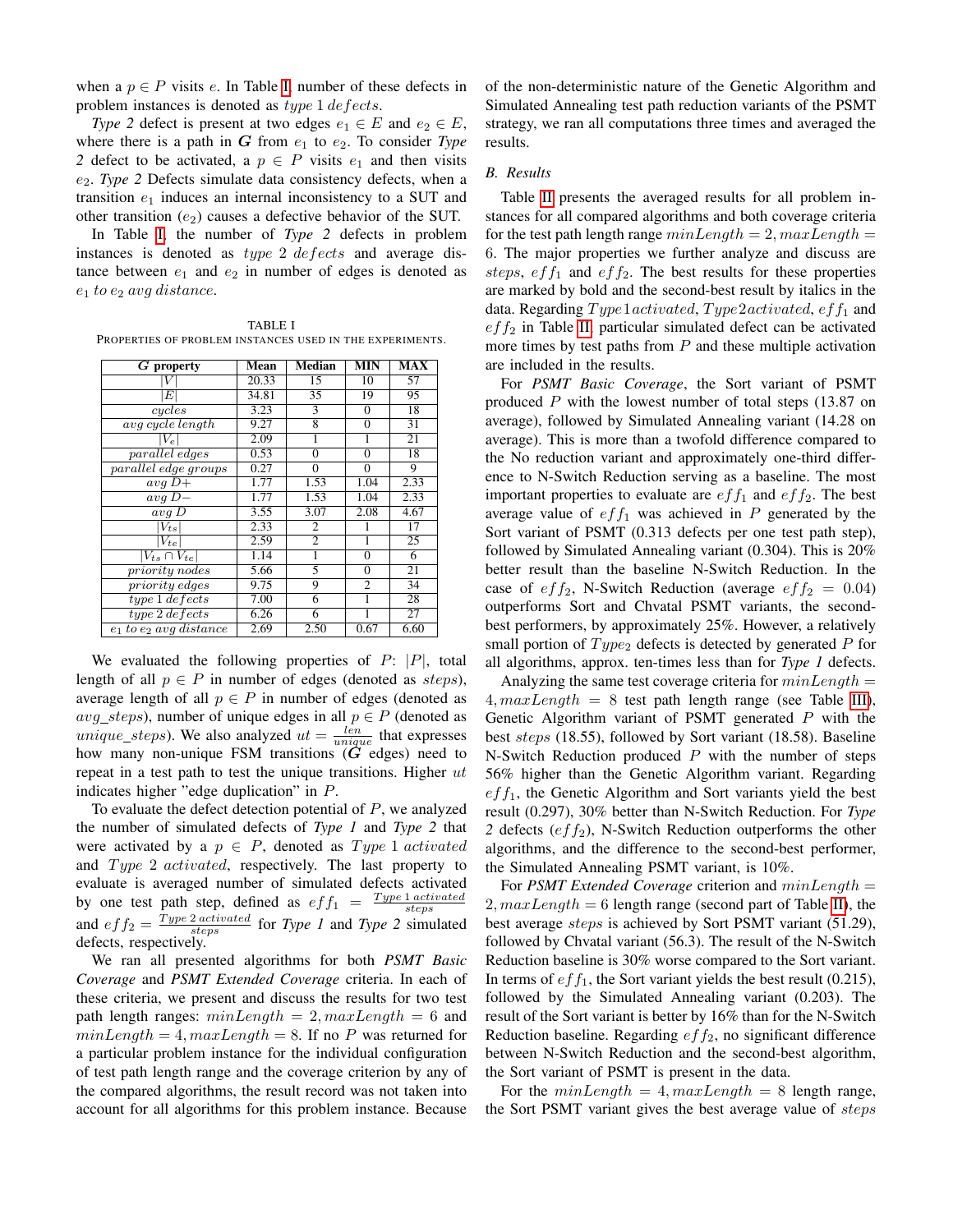<span id="page-7-0"></span>

| <b>PSMT</b> strategy variant  |              |                           |        |         |                          |                            |            |  |
|-------------------------------|--------------|---------------------------|--------|---------|--------------------------|----------------------------|------------|--|
|                               |              | <b>N-Switch Reduction</b> |        |         |                          |                            |            |  |
| $P$ property                  | No reduction | Random                    | Sorted | Chvatal | <b>Genetic Algorithm</b> | <b>Simulated Annealing</b> | (baseline) |  |
| <b>PSMT Basic Coverage</b>    |              |                           |        |         |                          |                            |            |  |
| steps                         | 29.18        | 15.75                     | 13.87  | 14.99   | 15.63                    | 14.28                      | 22.05      |  |
| $\boldsymbol{P}$              | 9.30         | 4.83                      | 4.15   | 4.54    | 4.81                     | 4.31                       | 4.68       |  |
| $avg\_steps$                  | 3.28         | 3.43                      | 3.54   | 3.51    | 3.55                     | 3.54                       | 4.66       |  |
| $unique\_steps$               | 13.97        | 11.89                     | 11.31  | 11.57   | 11.64                    | 11.43                      | 14.26      |  |
| $u$ t                         | 2.12         | 1.27                      | 1.18   | 1.23    | 1.20                     | 1.18                       | 1.45       |  |
| Type 1 activated              | 5.35         | 4.55                      | 4.36   | 4.45    | 4.47                     | 4.39                       | 5.44       |  |
| $Type\,2\,activated$          | 0.58         | 0.44                      | 0.45   | 0.48    | 0.46                     | 0.44                       | 1.00       |  |
| $eff_1$                       | 0.182        | 0.282                     | 0.313  | 0.297   | 0.298                    | 0.304                      | 0.259      |  |
| eff <sub>2</sub>              | 0.020        | 0.028                     | 0.032  | 0.032   | 0.030                    | 0.030                      | 0.040      |  |
| <b>PSMT Extended Coverage</b> |              |                           |        |         |                          |                            |            |  |
| steps                         | 141.77       | 58.04                     | 51.29  | 56.34   | 95.82                    | 78.01                      | 66.31      |  |
| $\vert P \vert$               | 40.09        | 15.13                     | 12.84  | 14.68   | 27.15                    | 21.26                      | 13.36      |  |
| $avg\_steps$                  | 3.61         | 3.89                      | 4.07   | 3.87    | 3.95                     | 3.97                       | 4.61       |  |
| unique_steps                  | 18.76        | 18.68                     | 18.62  | 18.66   | 18.67                    | 18.66                      | 19.11      |  |
| $u$ t                         | 6.73         | 2.33                      | 2.05   | 2.26    | 2.98                     | 2.53                       | 2.52       |  |
| Type 1 activated              | 7.22         | 7.20                      | 7.18   | 7.20    | 7.20                     | 7.20                       | 7.36       |  |
| Type 2 activated              | 1.36         | 1.36                      | 1.34   | 1.36    | 1.36                     | 1.36                       | 1.94       |  |
| $eff_1$                       | 0.064        | 0.192                     | 0.215  | 0.194   | 0.196                    | 0.203                      | 0.185      |  |
| eff <sub>2</sub>              | 0.009        | 0.026                     | 0.030  | 0.027   | 0.026                    | 0.027                      | 0.031      |  |

TABLE II PROPERTIES OF GENERATED P FOR  $minLength = 2, maxLength = 6$ , AVERAGE VALUE FOR ALL PROBLEM INSTANCES.

(61.03), and the baseline N-Switch Reduction result is 40% higher (85.85). The second-best performer in *steps* is the Chvatal variant (63.48). For  $eff_1$ , Sort PSMT variant performed best with 0.198 defects per one P steps, a 20% difference to N-Switch Reduction baseline (0.164). The second-best performers were Chvatal and Simulated Annealing variants,  $eff_1 = 0.186$ . No significant differences were observed for  $eff<sub>2</sub>$  among the compared algorithms.

Generally, the differences in  $eff_1$  between the best algorithm and N-Switch Reduction baseline are higher for *PSMT Basic Coverage* than for *PSMT Extended Coverage*. For  $eff_2$ , N-Switch Reduction outperformed other algorithms for *PSMT Basic Coverage*. No significant differences were observed for *PSMT Extended Coverage* criterion.

## VI. DISCUSSION

Various properties of  $P$  can be evaluated. Property steps can be considered as a reasonable proxy for the effort to execute or automate the tests. When the goal is to satisfy the given test coverage criteria, the reduction of steps makes good sense from a test effort viewpoint. However, the reduction of steps has to be analyzed in the context of defects that can be found in SUT by  $P$ . More extensive  $P$  increases the chances of activating defects present in SUT, and reducing steps can decrease this chance. Hence,  $eff_1$  and  $eff_2$  values based on fictional defects in FSM and their activation by P have to be analyzed as more objective indicators.

In the presented data, one distribution of *Type 1* and *Type 2* was used for each of the 180 problem instances. With the other distribution of fictional defects, the results might differ. Moreover, the preferred test path length (<  $MinLength MaxLength$  > interval) influences the results, as can be seen in the comparison of Tables [II](#page-7-0) and [III.](#page-8-0)

Despite the general good performance of Sort variant of PSMT in *steps* and  $eff_1$ , also Genetic Algorithm, Simulated

Annealing and Chvatal set cover variants performed well in individual combinations of parameters, test coverage criteria and test path length range (see Tables [II](#page-7-0) and [III\)](#page-8-0). Moreover, the baseline N-Switch Reduction gave the best results for  $eff_2$ in three out of four evaluated combinations of test coverage criteria and test path length range. However, in interpreting this result, we need to consider that only a relatively small portion of  $Type<sub>2</sub>$  defects is detected by generated P for all algorithms. Here, the average number of defects detected by one  $P$  step is approx. tenfold lower than this number for *Type 1* defects. Hence, the classical FSM-based technique, as discussed in this paper, shows potentially ineffective to detect  $Type<sub>2</sub>$  defects and shall be replaced by some specialized data consistency testing techniques, e.g., [\[18\]](#page-9-15).

To conclude, no "universal clear winner" can be identified among the analyzed algorithms. Sort variant of PSMT gives the best results for steps and detection of *Type 1* defects on average. However, it has not produced the  $P$  with the best  $eff_1$  for all combinations of the problem instance, test coverage criteria, and test path length range in the experiments. N-Switch Reduction was the best option for *Type 2* defects for *PSMT Basic Coverage* criterion. But also, this result was not achieved for all combinations of the problem instance, test coverage criteria, and test path length range. For *PSMT Extended Coverage* criterion, no significant difference was observed for the presented experiment configuration.

Hence, a combination of the presented algorithms with a portfolio strategy (e.g., [\[19\]](#page-9-16)) seems like the best option to yield close-to-optimum P. Such a strategy would compute  $P_1 \, . \, P_n$ for particular  $G$  by individual algorithms and selection of  $P$ having the best property which is given in input.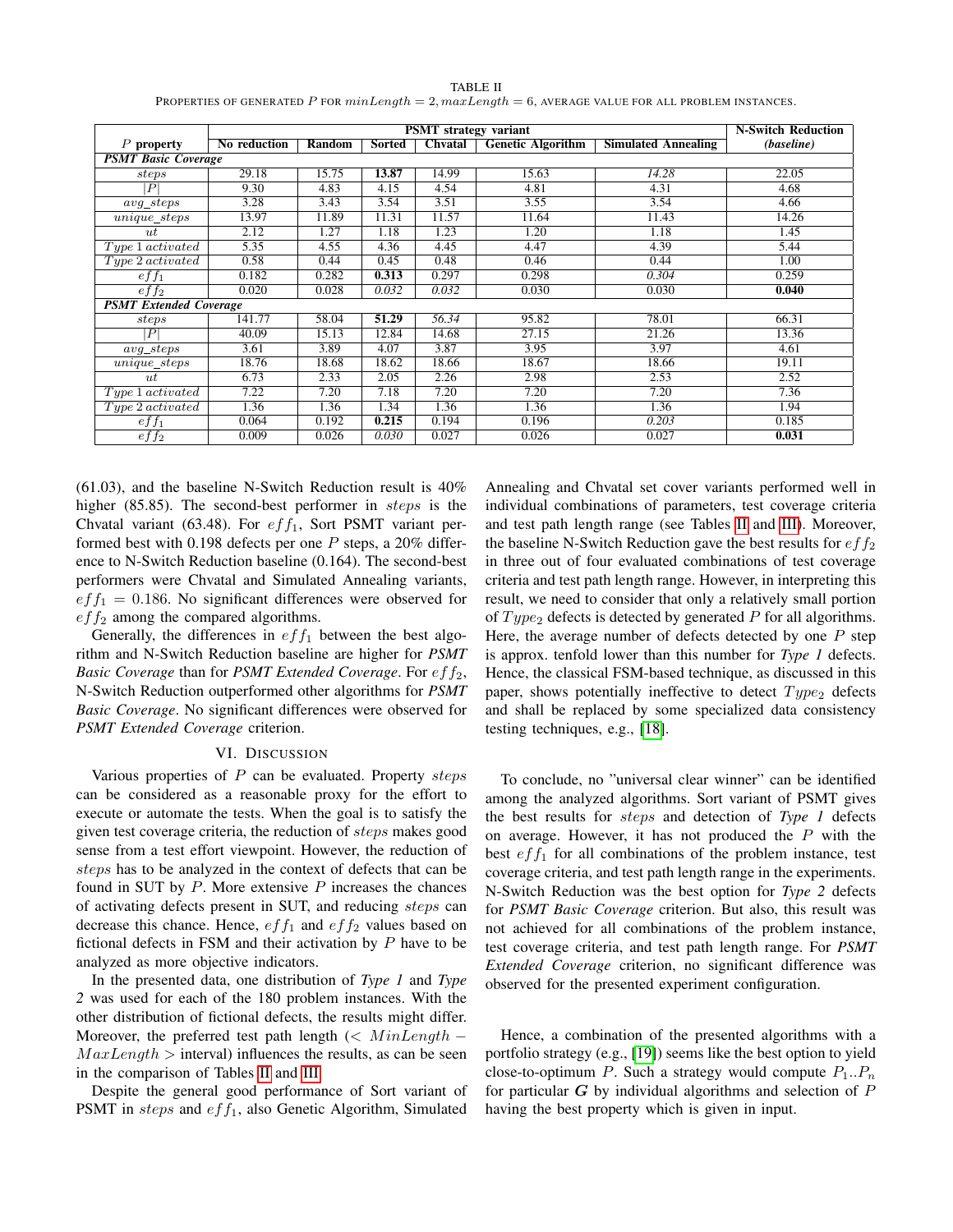| TABLE III                                                                                               |
|---------------------------------------------------------------------------------------------------------|
| PROPERTIES OF GENERATED P FOR $minLength = 4, maxLength = 8$ , AVERAGE VALUE FOR ALL PROBLEM INSTANCES. |

<span id="page-8-0"></span>

|                               | <b>PSMT</b> strategy variant |        |        |                |                          |                            |            |
|-------------------------------|------------------------------|--------|--------|----------------|--------------------------|----------------------------|------------|
| $P$ property                  | No reduction                 | Random | Sorted | <b>Chvatal</b> | <b>Genetic Algorithm</b> | <b>Simulated Annealing</b> | (baseline) |
| <b>PSMT Basic Coverage</b>    |                              |        |        |                |                          |                            |            |
| steps                         | 45.92                        | 20.86  | 18.58  | 20.33          | 18.55                    | 20.07                      | 29.02      |
| P                             | 9.73                         | 4.37   | 3.85   | 4.24           | 3.85                     | 4.21                       | 4.40       |
| $avg\_steps$                  | 4.89                         | 5.05   | 5.14   | 5.08           | 5.14                     | 5.13                       | 6.45       |
| $unique\_steps$               | 16.58                        | 14.26  | 13.58  | 14.04          | 13.63                    | 13.79                      | 16.03      |
| $u$ t                         | 2.81                         | 1.41   | 1.32   | 1.39           | 1.30                     | 1.33                       | 1.69       |
| Type 1 activated              | 6.36                         | 5.46   | 5.26   | 5.43           | 5.30                     | 5.35                       | 6.14       |
| $Type\,2\,activated$          | 1.11                         | 0.89   | 0.82   | 0.84           | 0.81                     | 0.84                       | 1.33       |
| $eff_1$                       | 0.144                        | 0.271  | 0.297  | 0.280          | 0.297                    | 0.295                      | 0.229      |
| eff <sub>2</sub>              | 0.025                        | 0.042  | 0.042  | 0.042          | 0.042                    | 0.043                      | 0.047      |
| <b>PSMT</b> Extended Coverage |                              |        |        |                |                          |                            |            |
| steps                         | 203.10                       | 66.38  | 61.03  | 63.48          | 115.35                   | 95.50                      | 85.85      |
| $\overline{P}$                | 42.33                        | 13.53  | 12.32  | 12.89          | 24.76                    | 20.16                      | 12.41      |
| $avg\_steps$                  | 5.02                         | 5.19   | 5.33   | 5.25           | 5.25                     | 5.25                       | 6.50       |
| unique_steps                  | 20.22                        | 20.06  | 19.99  | 20.07          | 20.06                    | 20.05                      | 20.40      |
| $u$ t                         | 9.25                         | 2.51   | 2.33   | 2.42           | 3.43                     | 2.93                       | 3.04       |
| Type 1 activated              | 7.76                         | 7.71   | 7.69   | 7.73           | 7.72                     | 7.71                       | 7.83       |
| Type 2 activated              | 1.96                         | 1.85   | 1.85   | 1.85           | 1.89                     | 1.88                       | 2.55       |
| $eff_1$                       | 0.045                        | 0.183  | 0.198  | 0.186          | 0.184                    | 0.186                      | 0.164      |
| eff <sub>2</sub>              | 0.009                        | 0.034  | 0.037  | 0.035          | 0.033                    | 0.034                      | 0.035      |

### VII. RELATED WORK

The number of algorithms generating a set of test paths from an FSM-based model was published in the literature [\[1\]](#page-9-0), [\[4\]](#page-9-3)–[\[6\]](#page-9-4), [\[8\]](#page-9-6), [\[20\]](#page-9-17). However, much fewer works exist on the problem as defined in this paper. Hence, we analyze algorithms and approaches containing elements that overlap our problem and can potentially be utilized for its solution.

Liu and Xu proposed a comparable approach to generate a test path set for FSM [\[21\]](#page-9-18). As a SUT model, RFSM is employed. RFSM extends FSM with a special notation of labels that give the RFSM the ability to model more details [\[22\]](#page-9-19). An algorithm is used to transform RFSM into a regular expression and generate the test paths. In another proposal by Alava *et. al.*, FSM-based test path generation is used to generate automated tests for web applications [\[23\]](#page-9-20). The proposal practically supports Node Coverage Edge Coverage criteria in FSM.

Devroey *et al.* generate test suites for software product lines using a problem model that bases on FSM [\[24\]](#page-9-21). Authors use a branch and bound approach and use heuristics for efficient test path search. The algorithm explores the graph using a prioritization mechanism. Prioritization score is evaluated using an accessibility matrix computed by a modified Warshall algorithm. Klalil and Labiche presented an approach for generating test paths from FSM [\[25\]](#page-9-22) that supports the Round Trip Coverage criterion. Alternative test coverage criteria such as Random, Depth Traversal and Breadth Traversal are discussed as well and compared.

In the alternative approaches, Carvalho and Tsuchiya exploit model checking to generate test paths for SUT parts described as FSMs, as model checkers can generate counterexamples as a proof when a model does not satisfy the specification [\[26\]](#page-9-23). The proposal practically supports Node Coverage, Edge Coverage and Edge-pair Coverage criteria. Kilincceker *et al.* proposed

a test path generation method from an FSM, which is further conversed to a regular expression [\[27\]](#page-9-24). In this approach, a Context Table is used, and the source code of the algorithms can be obtained freely [\[28\]](#page-9-25). Kilincceker *et al.* also presented an approach for generating test paths using an FSM-based SUT model that is derived from a specification in Hardware Description Language (HDL) language [\[29\]](#page-9-26) and further transformed to a regular expression, which is an extension of the model by Liu et al. mentioned in [\[30\]](#page-10-0). To obtain the test paths, the regular expression is parsed into a syntax tree from which the test paths are finally generated using an algorithm specified in the study. Fazli and Mohsen explore the generation of prime test paths [\[31\]](#page-10-1) and compare three approaches for prime path generation for FSM. Their proposal outperforms the compared alternatives in terms of memory consumption and processing time.

Despite the fact that FSM testing is a well-established subarea of the system testing discipline, no work we have found is concurrently and directly addressing (1) the possibility to explicitly set the start and end of a test path in a SUT model, (2) the possibility to prioritize the states and transitions of FSM to be present in the test paths, and, (3) possibility to determine expected length range of generated test paths [\[5\]](#page-9-27), [\[6\]](#page-9-4), [\[8\]](#page-9-6), [\[20\]](#page-9-17).

#### VIII. CONCLUSION

The paper presents a PSMT strategy to generate test path sets from an FSM-based SUT model, which concurrently allows for (1) expression of FSM states in which test paths can start and end, (2) selection of FSM priority states and transitions that must be included in a set of test paths, whereas the other can be neglected, and (3) specification of a length range that the generate test paths must fit in. These requirements result from the analysis of the FSM-based testing process in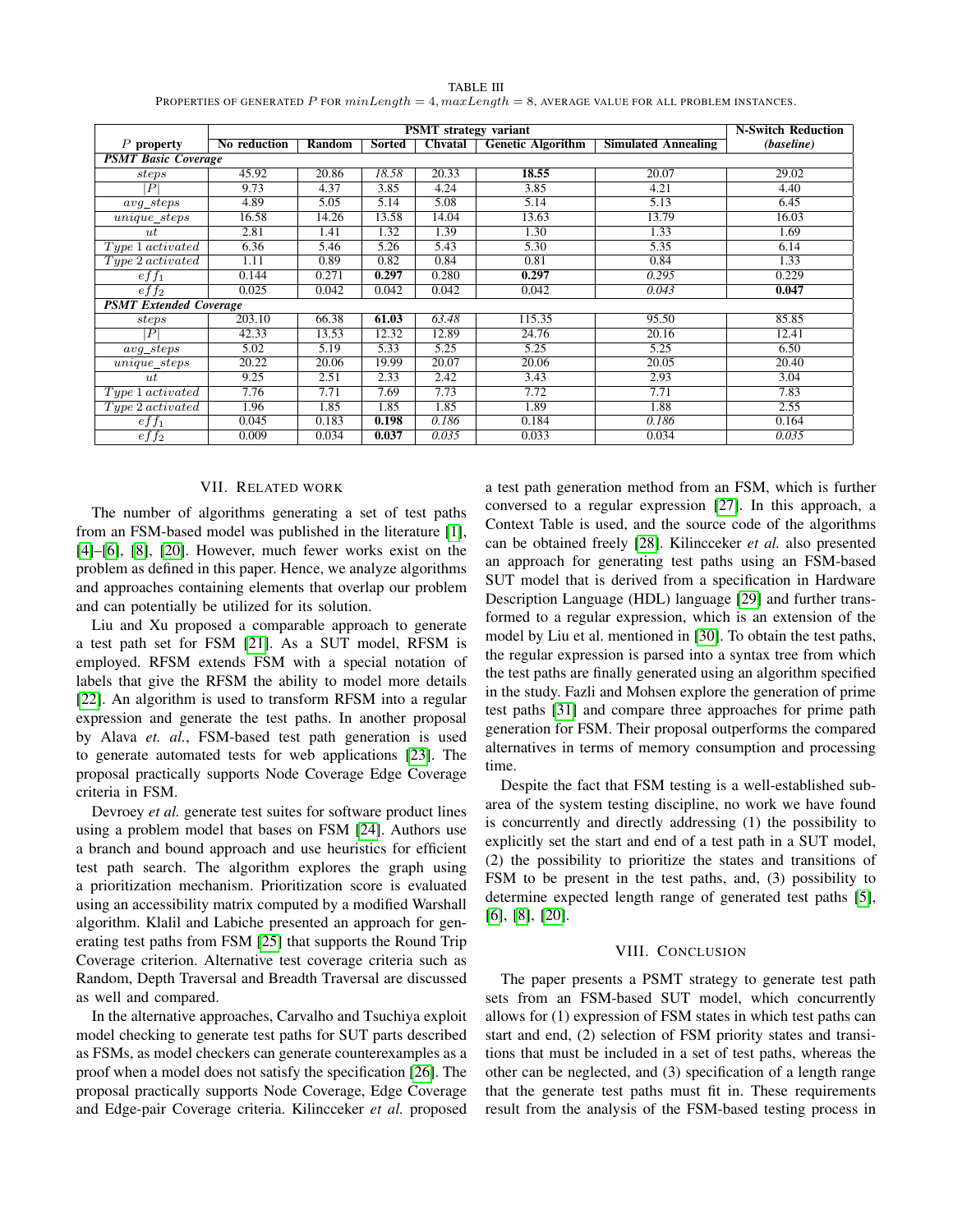four large companies, Rockwell, Siemens, Skoda Auto and Electrolux. A concurrent combination of requirements (1)-(3) gives the technique good flexibility in real industrial testing processes. Depending on the application of the FSM, the strategy is applicable for the testing of both functional and non-functional software requirements.

Since addressing these three requirements concurrently is under-explored in the literature, the presented findings are useful for further research in this direction. Six variants of the PSMT strategy were presented and compared with an N-Switch Reduction baseline based on the established N-switch coverage concept.

More extensive experiments and measurements have to be done in the future to draw more conclusions, as the results might vary by the distribution of artificial defects and the distribution of priority FSM states and transitions in FSMs employed as problem instances in the experiments. Out of the compared alternatives, Sort variant, Simulated Annealing, and Genetic Algorithm variants give promising results to be elaborated further. Out of these, the Sort variant was the best performer overall. However, the results indicate that a universal algorithm performing the best way for all possible problem instances would be difficult to formulate. Instead, combining a few best performers with a portfolio strategy is likely to obtain the best results.

#### ACKNOWLEDGMENT

The project is supported by CTU in Prague internal grant SGS20/177/OHK3/3T/13 "Algorithms and solutions for automated generation of test scenarios for software and IoT systems." The authors acknowledge the support of the OP VVV funded project CZ.02.1.01/0.0/0.0/16 019 /0000765 "Research Center for Informatics." Bestoun S. Ahmed has been supported by the Knowledge Foundation of Sweden (KKS) through the Synergi Project AIDA - A Holistic AIdriven Networking and Processing Framework for Industrial IoT (Rek:20200067).

#### **REFERENCES**

- <span id="page-9-0"></span>[1] P. Ammann and J. Offutt, *Introduction to software testing*. Cambridge University Press, 2016.
- <span id="page-9-1"></span>[2] M. Utting, A. Pretschner, and B. Legeard, "A taxonomy of model-based testing approaches," *Software testing, verification and reliability*, vol. 22, no. 5, pp. 297–312, 2012.
- <span id="page-9-2"></span>[3] T. Ahmad, J. Iqbal, A. Ashraf, D. Truscan, and I. Porres, "Modelbased testing using uml activity diagrams: A systematic mapping study," *Computer Science Review*, vol. 33, pp. 98–112, 2019.
- <span id="page-9-3"></span>[4] D. Lee and M. Yannakakis, "Principles and methods of testing finite state machines-a survey," *Proceedings of the IEEE*, vol. 84, no. 8, pp. 1090–1123, 1996.
- <span id="page-9-27"></span>[5] M. Aggarwal and S. Sabharwal, "Test case generation from uml state machine diagram: A survey," in *2012 Third International Conference on Computer and Communication Technology*. IEEE, 2012, pp. 133–140.
- <span id="page-9-4"></span>[6] A. C. Dias Neto, R. Subramanyan, M. Vieira, and G. H. Travassos, "A survey on model-based testing approaches: a systematic review," in *Proceedings of the 1st ACM international workshop on Empirical assessment of software engineering languages and technologies: held in conjunction with the 22nd IEEE/ACM International Conference on Automated Software Engineering (ASE) 2007*, 2007, pp. 31–36.
- <span id="page-9-5"></span>[7] K. Derderian, R. M. Hierons, M. Harman, and Q. Guo, "Estimating the feasibility of transition paths in extended finite state machines,' *Automated Software Engineering*, vol. 17, no. 1, pp. 33–56, 2010.
- <span id="page-9-6"></span>[8] A. S. Kalaji, R. M. Hierons, and S. Swift, "Generating feasible transition paths for testing from an extended finite state machine (efsm)," in *2009 international conference on software testing verification and validation*. IEEE, 2009, pp. 230–239.
- <span id="page-9-7"></span>[9] M. Vroon, B. Broekman, T. Koomen, and L. van der Aalst, *TMap next: for result-driven testing*. Uitgeverij kleine Uil, 2013.
- [10] M. Pol, R. Teunissen, and E. Van Veenendaal, *Software testing: A guide to the TMap approach*. Pearson Education, 2002.
- <span id="page-9-8"></span>[11] L. v. d. Aalst, R. Baarda, E. Roodenrijs, J. Vink, and B. Visser, "Tmap next, business driven test managament," 2008.
- <span id="page-9-9"></span>[12] V. Chvatal, "A greedy heuristic for the set-covering problem," *Mathematics of Operations Research*, vol. 4, no. 3, pp. 233–235, Aug. 1979. [Online]. Available:<https://doi.org/10.1287/moor.4.3.233>
- <span id="page-9-10"></span>[13] N. E. Young, *Greedy Set-Cover Algorithms*. Boston, MA: Springer US, 2008, pp. 379–381. [Online]. Available: [https://doi.org/10.1007/](https://doi.org/10.1007/978-0-387-30162-4_175) [978-0-387-30162-4](https://doi.org/10.1007/978-0-387-30162-4_175) 175
- <span id="page-9-11"></span>[14] D. Whitley and A. M. Sutton, "Genetic algorithms-a survey of models and methods," in *Handbook of natural computing*. Springer Berlin Heidelberg, 2012, pp. 637–671.
- <span id="page-9-12"></span>[15] V. K. Verma and B. Kumar, "Genetic algorithm: an overview and its application," *International Journal of Advanced Studies in Computers, Science and Engineering*, vol. 3, no. 2, p. 21, 2014.
- <span id="page-9-13"></span>[16] M. Bures, "Pctgen: Automated generation of test cases for application workflows," in *New Contributions in Information Systems and Technologies*. Springer, 2015, pp. 789–794.
- <span id="page-9-14"></span>[17] M. Bures, T. Cerny, and M. Klima, "Prioritized process test: More efficiency in testing of business processes and workflows," in *International Conference on Information Science and Applications*. Springer, 2017, pp. 585–593.
- <span id="page-9-15"></span>[18] M. Bures and V. Rechtberger, "Dynamic data consistency tests using a crud matrix as an underlying model," in *Proceedings of the 2020 European Symposium on Software Engineering*, 2020, pp. 72–79.
- <span id="page-9-16"></span>[19] M. Bures and B. S. Ahmed, "Employment of multiple algorithms for optimal path-based test selection strategy," *Information and Software Technology*, vol. 114, pp. 21–36, 2019.
- <span id="page-9-17"></span>[20] S. Mouchawrab, L. C. Briand, Y. Labiche, and M. Di Penta, "Assessing, comparing, and combining state machine-based testing and structural testing: A series of experiments," *IEEE Transactions on Software Engineering*, vol. 37, no. 2, pp. 161–187, 2010.
- <span id="page-9-18"></span>[21] P. Liu and Z. Xu, "Mttool: A tool for software modeling and test generation," *IEEE Access*, vol. 6, pp. 56 222–56 237, 2018.
- <span id="page-9-19"></span>[22] P. Liu and H. Miao, "A new approach to generating high quality test cases," in *2010 19th IEEE Asian Test Symposium*, 2010, pp. 71–76.
- <span id="page-9-20"></span>[23] J. Alava, T. M. King, and P. J. Clarke, "Automatic validation of java page flows using model-based coverage criteria," in *30th Annual International Computer Software and Applications Conference (COMPSAC'06)*, vol. 1, 2006, pp. 439–446.
- <span id="page-9-21"></span>[24] X. Devroey, G. Perrouin, and P.-Y. Schobbens, "Abstract test case generation for behavioural testing of software product lines," in *Proceedings of the 18th International Software Product Line Conference: Companion Volume for Workshops, Demonstrations and Tools - Volume 2*, ser. SPLC '14. New York, NY, USA: Association for Computing Machinery, 2014, p. 86–93. [Online]. Available: <https://doi.org/10.1145/2647908.2655971>
- <span id="page-9-22"></span>[25] H. Khalil and Y. Labiche, "State-based tests suites automatic generation tool (stage-1)," in *2017 IEEE 41st Annual Computer Software and Applications Conference (COMPSAC)*, vol. 1, 2017, pp. 357–362.
- <span id="page-9-23"></span>[26] C. de Souza Carvalho and T. Tsuchiya, "Coverage criteria for state transition testing and model checker-based test case generation," in *2014 Second International Symposium on Computing and Networking*, 2014, pp. 596–598.
- <span id="page-9-24"></span>[27] O. Kilincceker, A. Silistre, M. Challenger, and F. Belli, "Random test generation from regular expressions for graphical user interface (gui) testing," in *2019 IEEE 19th International Conference on Software Quality, Reliability and Security Companion (QRS-C)*, 2019, pp. 170– 176.
- <span id="page-9-25"></span>[28] Kilincceker, "Model-based ideal testing of gui programs," [https://github.](https://github.com/kilincceker/MBIT4SW) [com/kilincceker/MBIT4SW,](https://github.com/kilincceker/MBIT4SW) 2020.
- <span id="page-9-26"></span>[29] O. Kilinccceker, E. Turk, M. Challenger, and F. Belli, "Regular expression based test sequence generation for hdl program validation," in *2018 IEEE International Conference on Software Quality, Reliability and Security Companion (QRS-C)*, 2018, pp. 585–592.